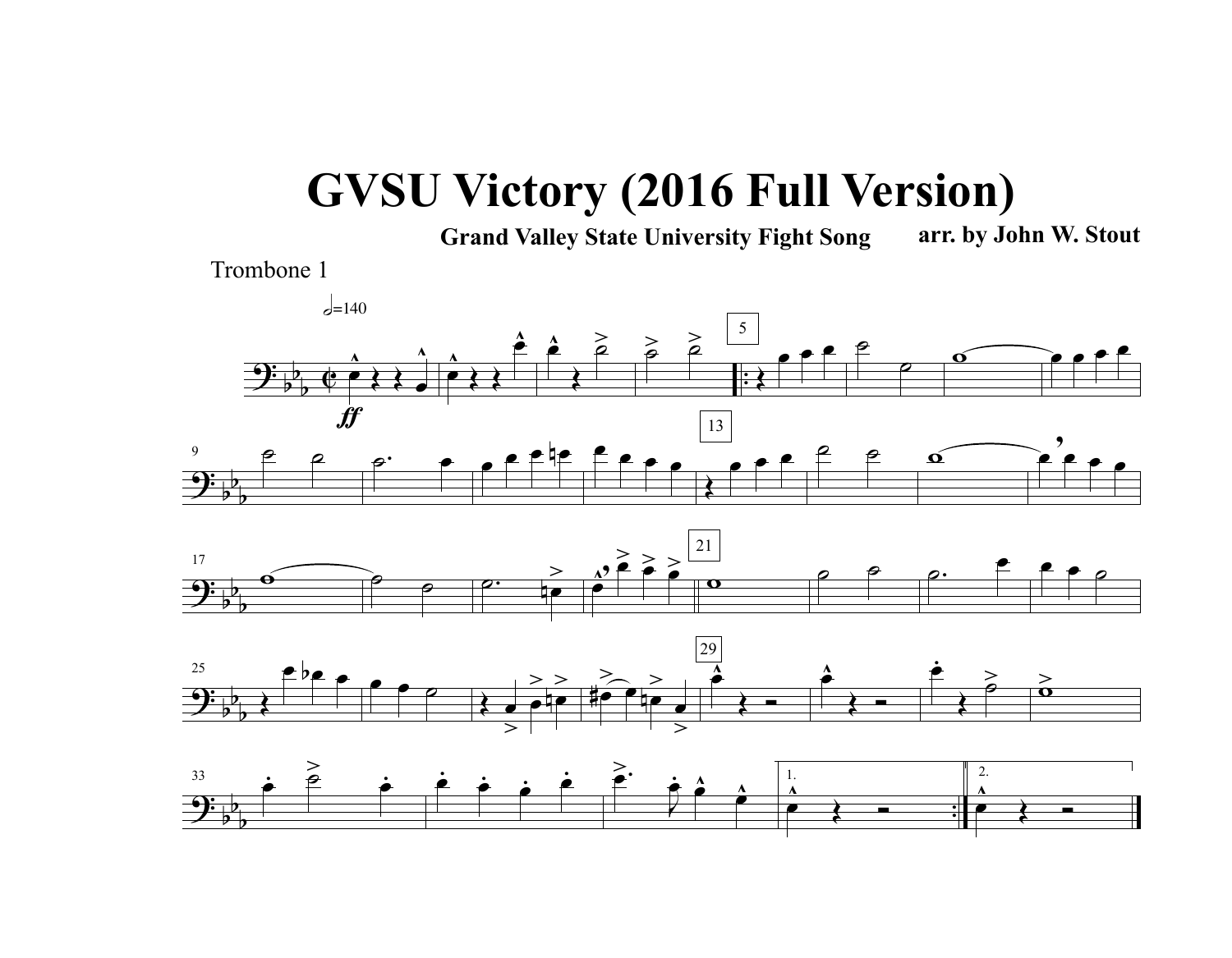## **Hail, To Thee Grand Valley (2016)**



q»••

Trombone 1 **GVSU Alma Mater Hills, arr. Copenhaver**





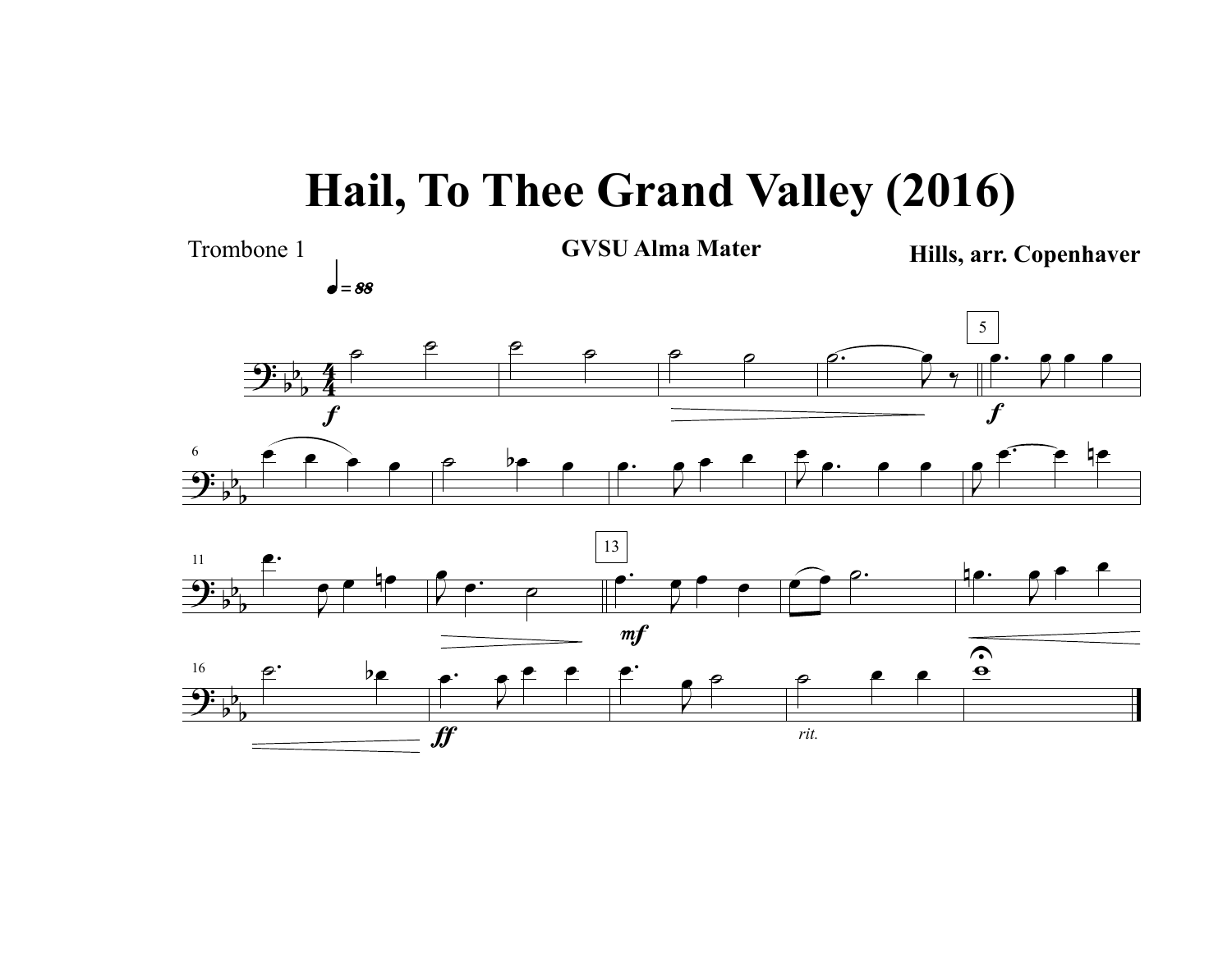Trombone 1

## Star Spangled Banner



©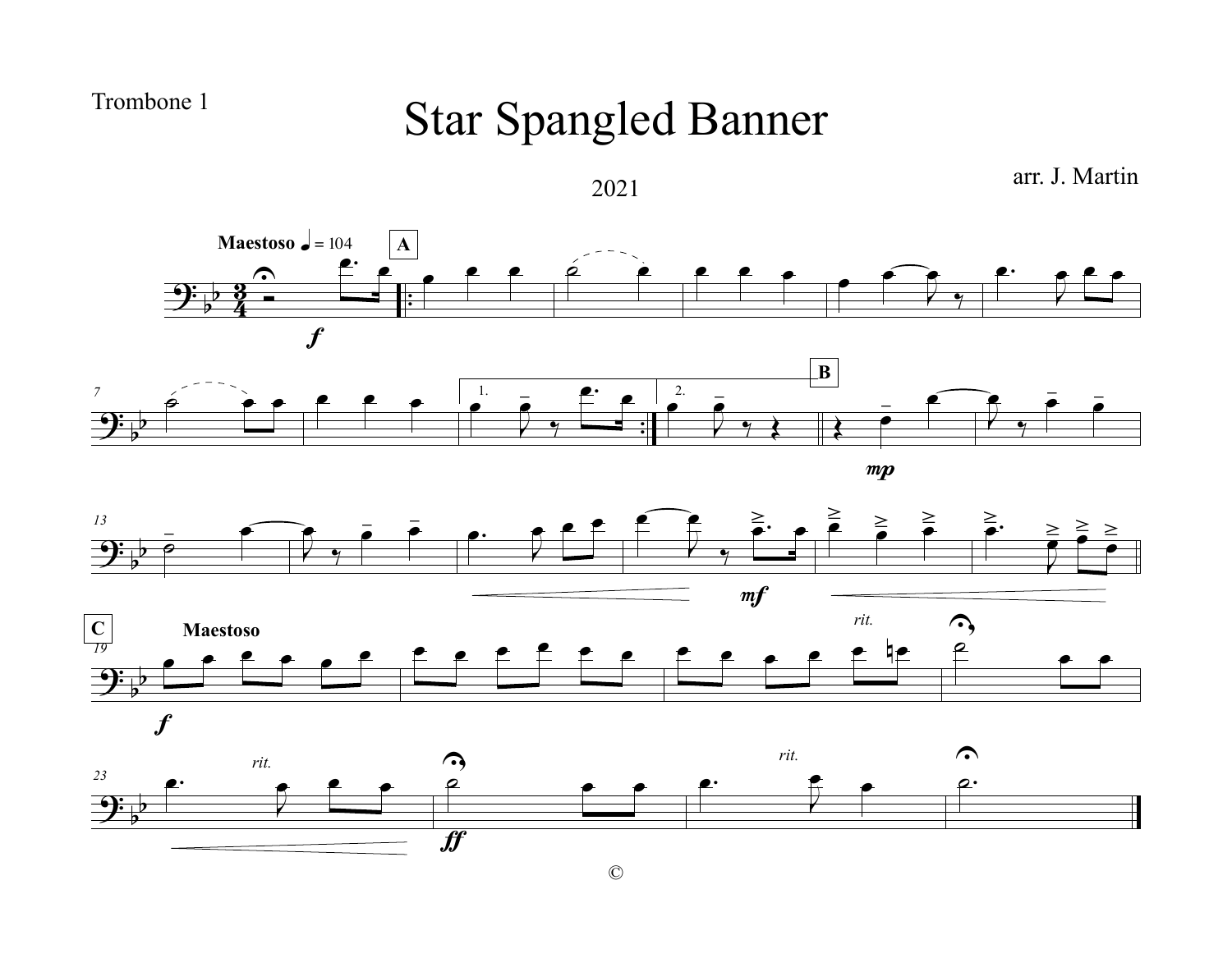